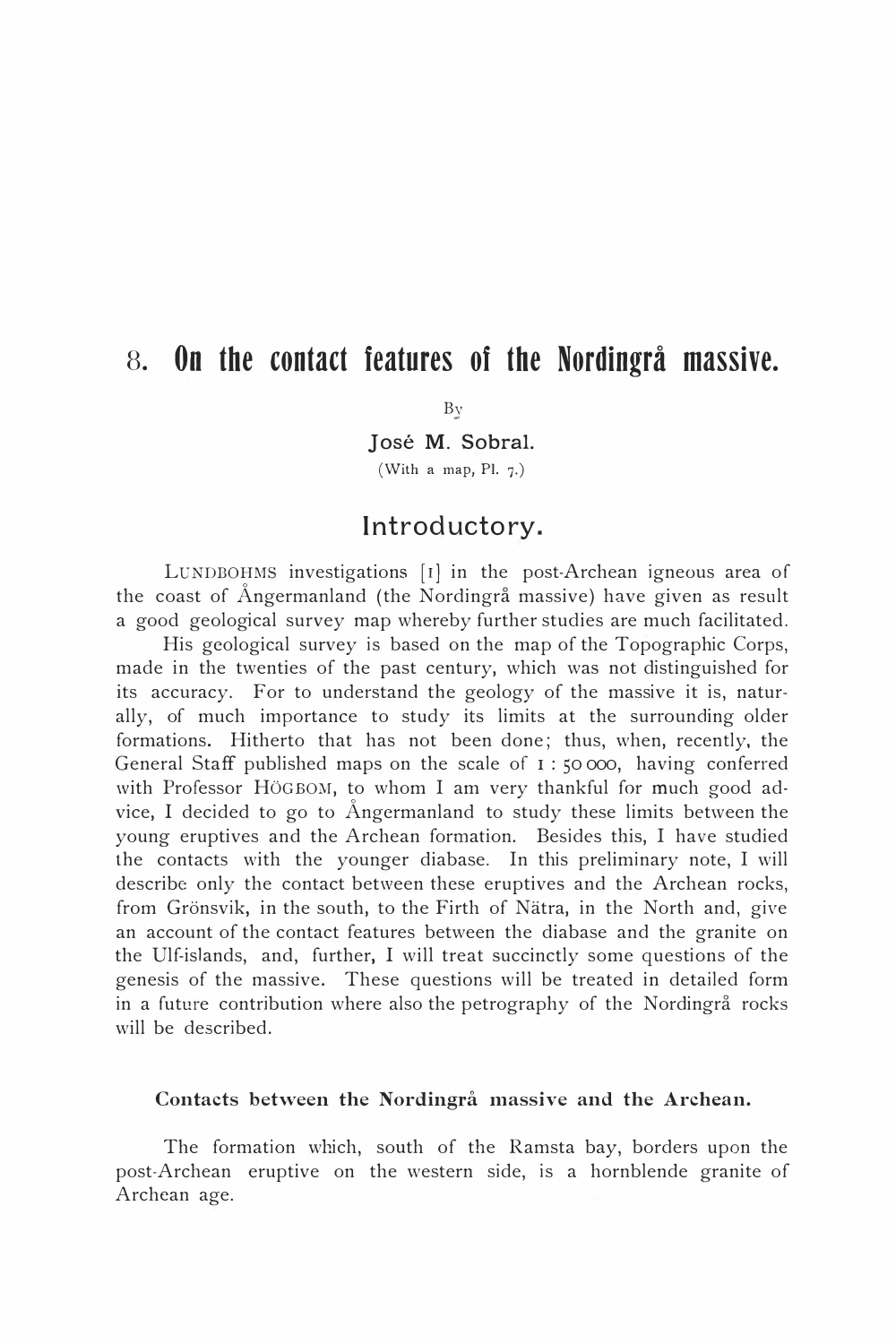On the eastern shore of the Firth of Grönsvik, in the immediate neighbourhood of the contact with the diabase, the hornblende granite is erossed by irregular dykes of a very fine-grained diabase, and, besides, by veins of a red granite. The Archean granite, in its turn, contains xenolites of a black rock, which probably derive from the leptite of the neighbourhood.

The red granitic veins are, in some places, very numerous and have a secondary origin as have those which are to be seen at the contact between the diabase and the granite at the Ulf.islands and in many other localities of this district.

This red granite, which is younger than the diabase, has been observed very often, as LUNDBOHM has already noticed in his work, above cited.

South of the village of Grönsvik, a stratum of sandstone of the thickness of about two meters appears under the diabase, and in many places this sandstone is covered by a talus of fragments of diabase.

To the north of the village the sandstone disappears, and the diabase shows itself again in contact with the Archean granite. The diabase is fine-grained at the contact and sometimes crossed by veins of the above mentioned red granite.

On the southern shore of the Ramsta bay I have not seen a definite limit between the hornblende granite (Archean) and the rock that LUND-BOHM, on his map, classifies as »gabbrogranite».

This rock is erossed by innumerable veins and dykes of red granite, which are only occasionally sharply limited from the invaded rock.

From Ramsta bay to Norasundet the boundary between the Archean formation and the young eruptive passes through a cultivated valley, which is rather narrow north of Allsta and which opens out widely at Östanö and Ramsta. It seems that in this region have taken place dislocations, which run along the boundary of both formations.

From Ramsta towards the north as far as Nätra, the Archean formation that borders upon the eruptives in question, consists of leptites.

Between Ramsta and Allsta is to be found gabbro similar to that of Nordingrå, »gabbrogranite», and in the neighbourhood of the latter village I have seen three varieties of granitic rock. One of these varieties, of grey color, has a special interest, as a very similar kind has been observed in other parts of the contact region.

From Norasundet to the Firth of Ullånger extends the gabbro massive of Nordingrå. The rock of this region varies from a fine-grained gabbro to labradorite-rock. In the places which I have studied I have found all sorts of transitions.

Ulandsberget, the mountain situated north-west of the village of Eden, is about 150 meters in height. On its southern side (west of Eden) it is covered by great patches of Archean rock, and its north-western slope is covered by a cap of the same rock.

An analogous phenomenon is to be noticed on the mountain situatcd north of Gavik, Grönberget.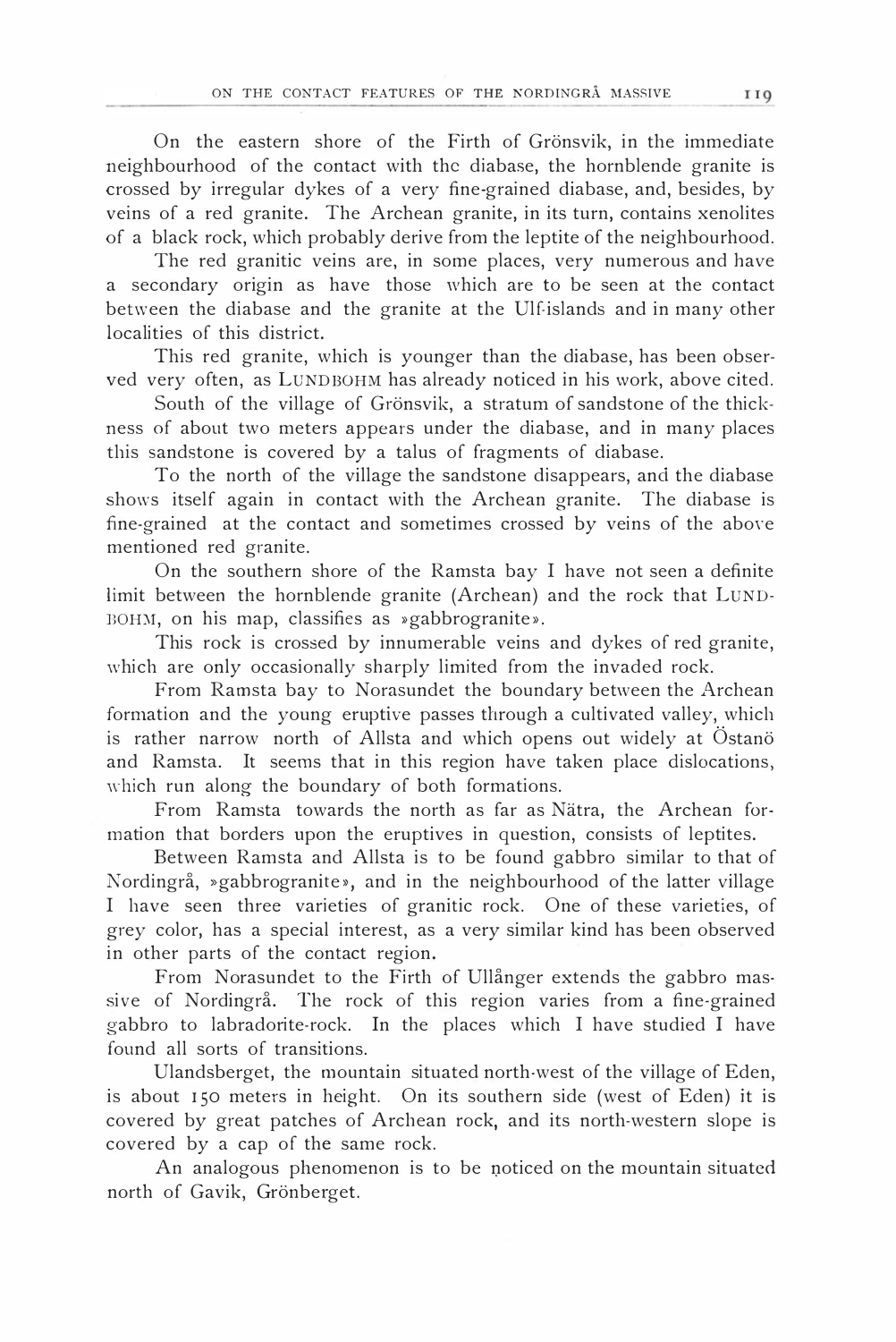On the western side of this mountain there is a little bill of gabbro isolated by the Archean formation from the above-mentioned mountain.

From Grönberget to Öfver Veda it is impossible to study the contact, which runs in a row of narrow valleys with abrupt and craggy sides, whose bottoms are in general occupied by fens, peat-bogs and small lakes; sometimes the valleys are rather broad and covered with cultivated land and picturesque villages, as in the neighbouring region of Dalberget and that of Salsåker further to the north.

On Dalberget radial dislocations seem to have taken place.

West of the Veda lake and of Fröstvik there is a region where the younger rocks are covered by great patches of leptite, which appears to be what is left of the cap of old rock that formerly covered the gabbro and the granitic rocks.

South of Salsåker is to be noticed a grey granite similar to that of Allsta, and west of the landing-stage of that village, the same rock is found in contact with leptite, which has been intensely metamorphosed.

On the northern shore of the Firth of Ullånger, to the east of the little village of Knäppa, there is a mountain which demands attention. It is divided into two parts by a gorge, not very deep, and through this passes, in a north-northeasterly direction, the contact between the old formation and the post-Archean eruptive, which in this case consists of granite.

The part situated north-west of the gorge is of leptite, that to the south-east is of granite. But the top of the latter part is covered by a cap of leptite. This cover can not be considered as a fragment of the Archean rock broken by the eruptive. It is the remainder of a cover of wider extension, that has been isolated by denudation.

The contact between the granite and the Archean formation runs in a regular Iine, and the first-mentioned rock seems to have dissolved foreign materials.

South of Sätra, beside the road, there are two bills about 80 meters in height that consist of granite. Between these hills and the limit of the Archean the distance is less than two kilometers; in this stretch are to be found many different rocks, mixed, as it appears, without regularity, for instance gabbro, fine-grained like that of Nordingrå, as well as an intermediate form between this rock and the labradorite-rock.

The granite erosses this rock in all direction, sometimes in rather narrow dykes, but in dykes of various breadths, and sometimes even in small stocks.

The intermediate form between gabbro and granite exists too, and moreover a grey granite, which seems to be intimately related to the granite of the massive. This grey granite I have observed at Skofed and on the mountain west of Magdbäcken, south of Bergs »fäbodar» (mountain dairies).

In general, it is porphyritic, and in the latter place it is full of fragments which seem to originate from the leptite of the neighbouring country.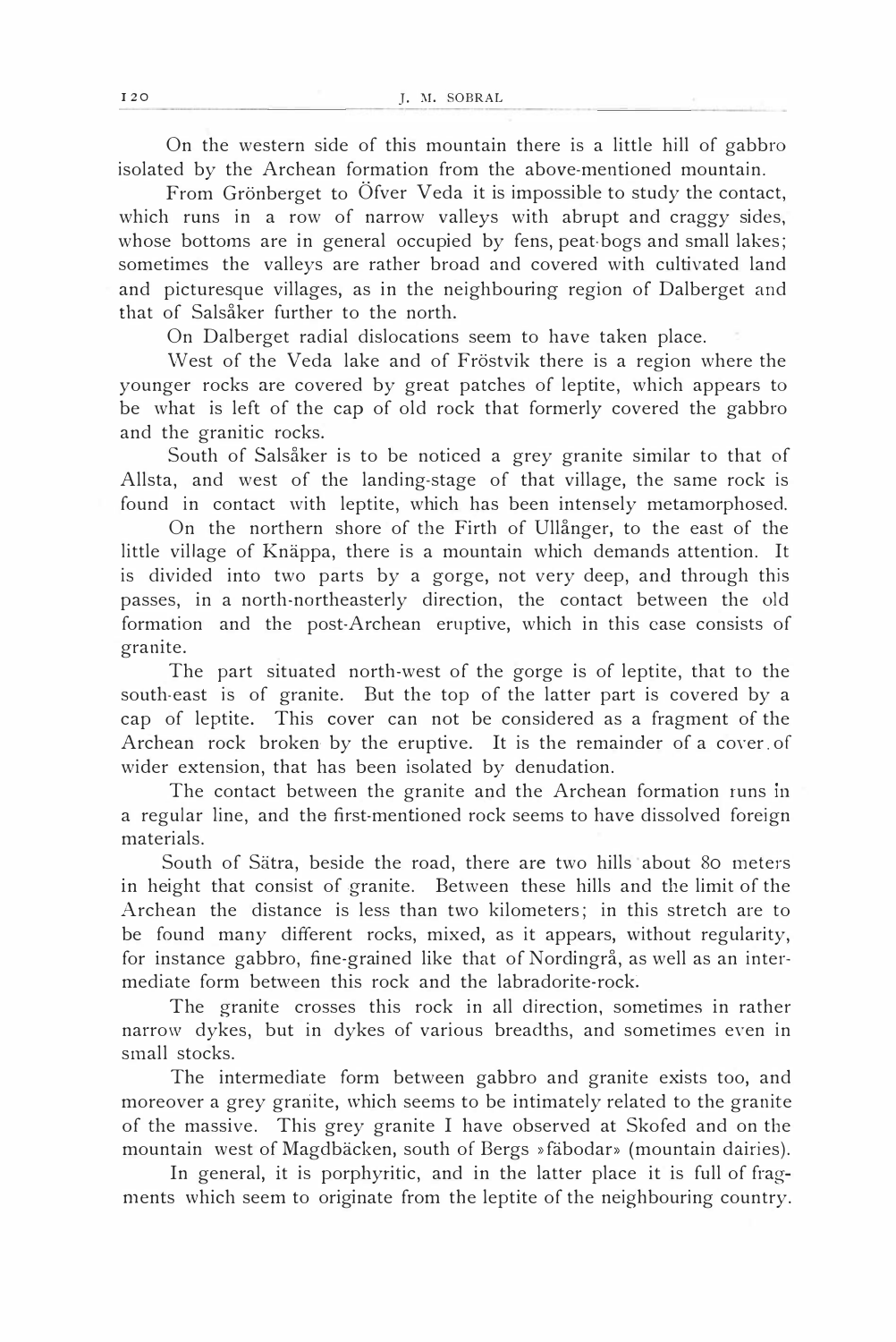LUNDBOHM has observed a grey granite south and north-west of the rectory of Vibyggerå, on the slopes of Skuleberget, on Värnsberget, north of Värns, on the cape of Farnö, and in many other places south of the Norra and Södra firths.

The same geologist has noticed, on Trollarviksberget, east of Breviken, red medium- and fine-grained granite of the same type as that of Ulf-islands and a third variety which erosses them in dykes.

In these rocks there are fragments of leptite, of a length that varies between a few centimeters and some meters. These fragments are now and then surrounded by a wide zone of grey granite, which sometimes shows definite boundaries against the red granite, but sometimes there are intermediate forms between them.

As is shown, this grey granite always appears in connection with the granite of the massive and, in general, it follows the region of the limit of the Archean from Magdbäcken to Allsta.

Perhaps it is a modification of the granite eaused by the assimilation of foreign rocks. The observations made by LUNDBOHM on Trollarviksberget give support to this opinion.

In some parts of the contact region  $-$  for instance north-east of the little lake of Sätra, as weil as in the neighbourhood of Högsvedjeberget and of Magdbäcken  $- I$  have seen a kind of eruptive breccias where the fragments were of Archean rock.

North of the farm situated to the north of Magdbäcken there is a hill whose base consists of post-Archean rock, but whose top part is a cap of Archean rock.

This part has been strongly metamorphosed by the young eruptive and in some parts a complete melting has taken place.

In the vicinity of Högsvedjeberget it is possible to study the rocks of intermediate composition between the gabbro and the granite, which are mixed rocks due to assimilation, as Professor HÖGBOM has remarked [2]. The mixture has not taken place in situ everywhere; sometimes it has gone on under the surface of the earth.

An interesting locality of this region is the hill of Nylands »fäbodar», where there are to be found gabbro and intermediate rocks separated from the granitic bill by a peat-bog.

Between Nylands fäbodar and the lake of Skule it is very difficult to investigate the contact, because the ground is covered by brushwood and fens, but it seems that it follows a direction coinciding with that given on LUNDBOHM's map. According to this map, the region endosed between lake Skule and the Firth of Näske (through which flows the rivulet that serves as the outlet of lake Skule) should be of diabase. I followed the rivulet in its whole length and, as it was possible to examine many parts of its bed, I could verify that it belongs entirely to the Archean formation.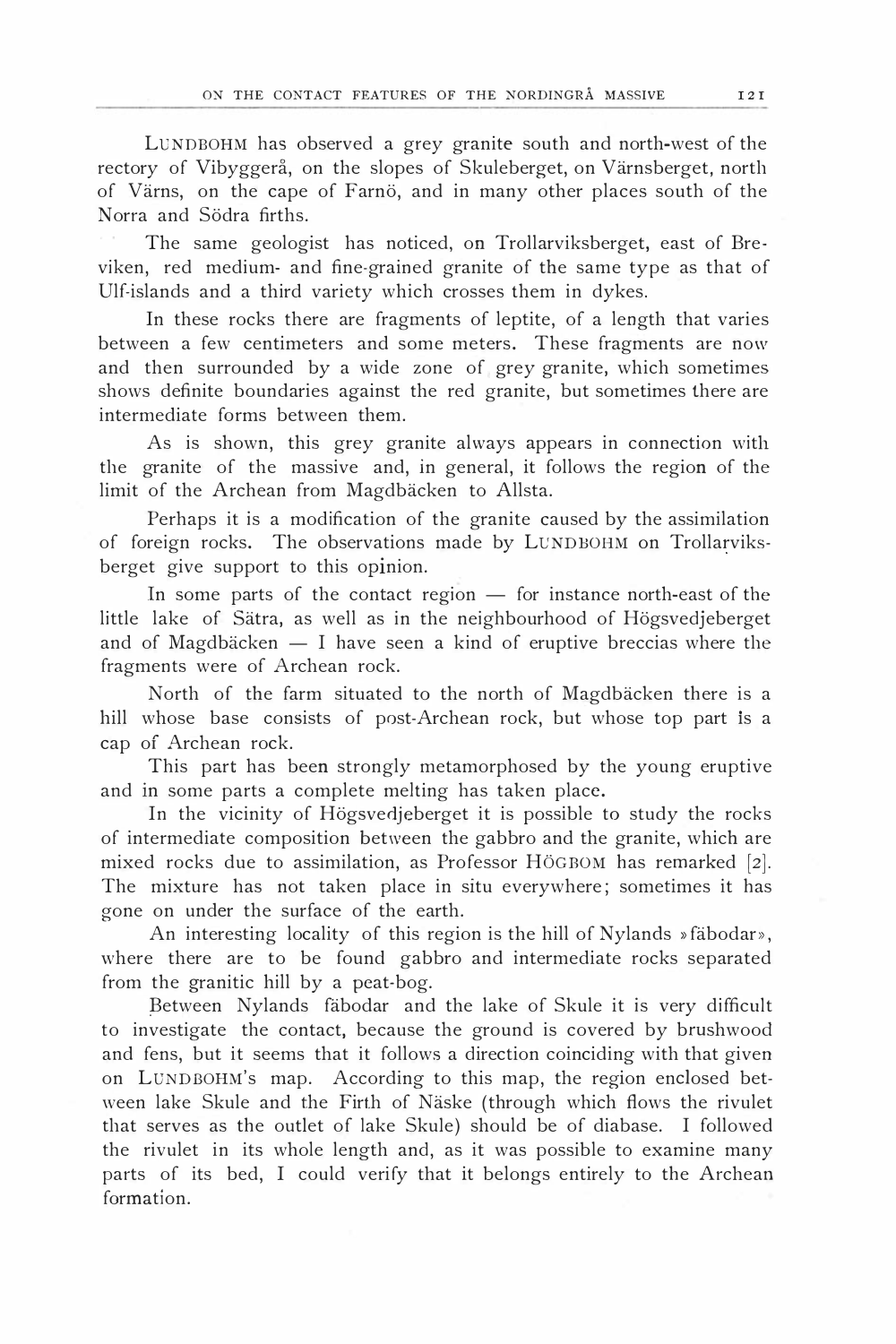The diabase extends probably to the south of the rivulet, bordering upon the granitic rocks, but on the northern side I have found diabase only west of Ytterböle and at Näske on a farm situated by the side of the road, to the north of the Sawmill.

#### Contacts between the granite and the diabase of the Ulf-Islands.

The post-Jotnian olivine-diabase is of relatively wide extent on the coast of Ångermanland, especially south of the Firth of Omne. In this region, as at Skrubban and on Trysunda-island, it is met with covering and invading the sandstone. As professor HöGBOM has pointed out the diabase has probably erupted in connection with dislocations. The majo· rity of the small lakes on the Ulf-islands are to be found at the contact between the diabase and the granite, and it seems that their origin has to do with dislocations.

The contacts between the diabase and the granite are very interesting. I have bad the opportunity of studying them, besides, at the Ulfislands, also in the region situated between the Firths of Näske and Nätra. On the Ulf-islands the diabase is micro-crystalline at the contact and its crystals increase in proportion as one retires from the contact.

The granularity of the granite is the same at the contact as at a distance from it; consequently the diabase is younger than the granitic rock.

South of Sandviken on Norra Ulfön, the diabase near the contact is crossed by a net of very irregular and fine-grained granitic veins, which have the appearance of originating from the granite of the massive. Besides, in some parts, it is possible to find granitic dykes up to 15 centimeters in breadth, whose structure and composition are equal to those of the older granite that the massive consists of.

On the sea coast, between the fishing-village of Sandviken and the contact, there are three dykes of a basic rock that cross the granite. This rock is microcrystalline and it has not been examined microscopically.

Two of the dykes are about  $I_{1,15}$  m. in breadth; the third is much narrower.

The metamorphic effects, perceptible to the unaided eye, which have been eaused by the dykes in the granite consist in decoloration.

On Norrtaskberget, north-west of Sörby, there is a dyke of a dense rock that macroscopically is equal to the former and that also erosses the granite.

West of Sörsand the diabase of the contact is crossed by dykes and veins of granite.

On the northern shore of Svartbergsviken the contact is visible. This is one of the most accessible places.

South of Svartbergsviken and in the neighbourhood of Kvarnsviken granitic dykes are to be found in the diabase, and a little more towards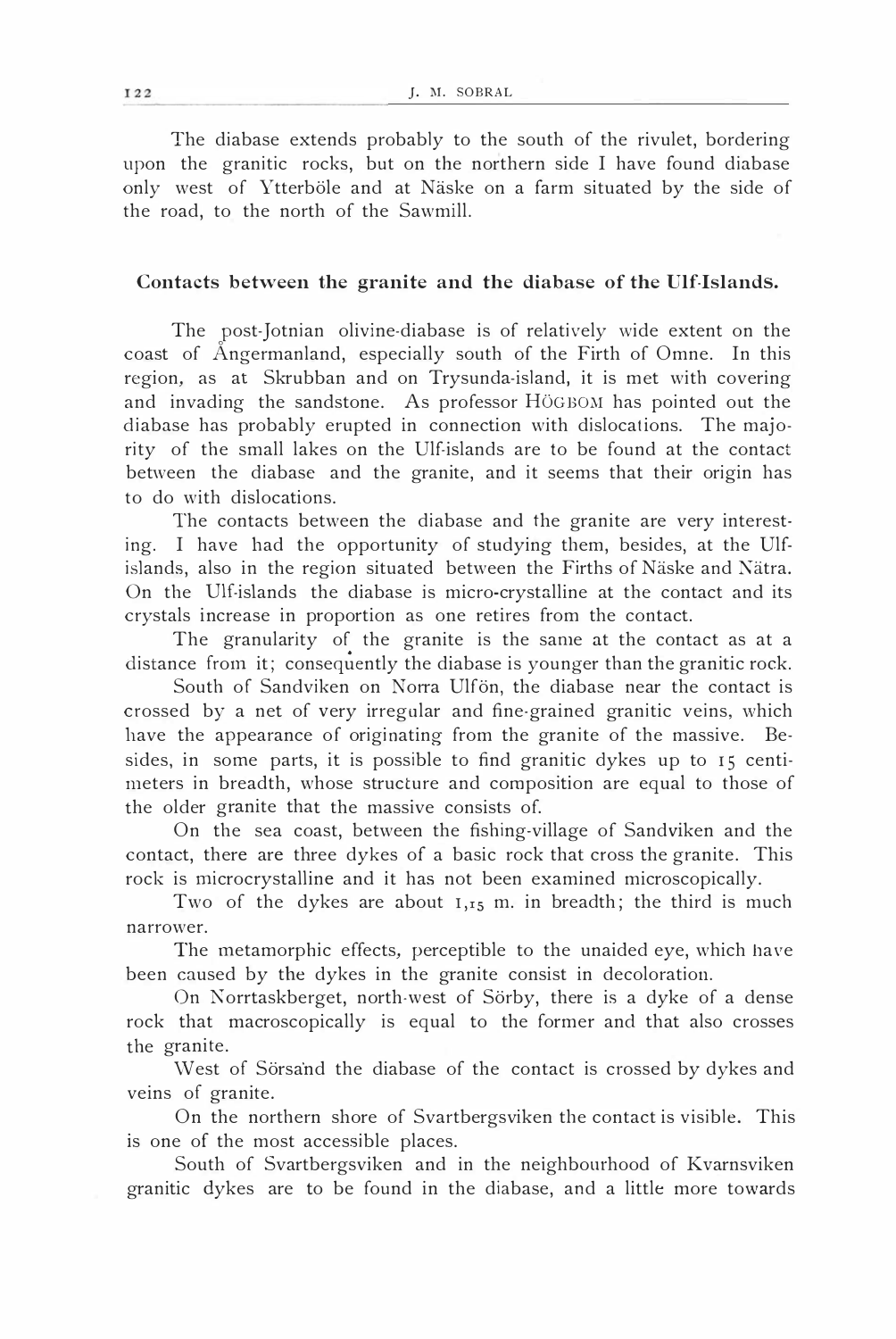the south, at a little cape called by the fishermen Korsudden, the diabase is mixed with granitc.

This makes it likely that the granitic rock east of Ulföhamn and that of Åskäret stretch out under the sea towards the north.

East of the fishing-village of Ulföhamn the granite and the diabase are mixed in about the same way as at Korsudden.

The diabase is in both cases very fine-grained. At the ascent of Hamnberget (west of Ulföhamn), on its eastern side, one observes a granitic dyke in the diabase. In many places on these islands granitic dykes are to be found in the diabase as weil as in the granite of the massive.

In the vicinity of Långviken (on the eastern shore of the S. Ulfö, there is also a mixture of these two rocks erossed by small granitic dykes. In this place LUNDBOHM has noticed that »the granite forms a body 4-5 meters broad in the diabase, which is aphanitic at its limits while the granite has its normal appearence. From the latter rock a multitude of fine veins and dykes run out in the diabase which in its turn contains small grains of granite».

Probably the just named occurrence, as well as several dykes in the region south of Sandviken (N. Ulfö), are fragments detached and partially melted by the diabase.

The veins and dykes that seem to emanate from that granite will have their origin in melting of this granite by the influence of the diabase magma.

The diabase, in making eruption, has melted the granite and mixed with it in many other localities (to the east of Ulföhamn, at Korsudden, west of Svartbergsviken, at Långviken etc.).

The granitic veins and dykes that cross the diabase (south of Sandviken, at Korsudden etc.) are of secondary origin, that is to say, it is the granite regenerated by the diabase that has erupted after the diabase.

\Vhether the mixture is homogeneous or not, depends chicfly on the rate of cooling. Thus, to the south of Alviken, on Vårdkasberget (the parish of Nätra) the diabase has not only mixed very intimately with the granite, hut it seems, too, that it has regenerated the granite on a certain area contiguous to that of the mixture. In this case the temperature of the diabasic magma fell relatively slowly.

In this place I have not found fine-grained diabase, and the rock that I suppose to be regenerated, is a little more fine-grained than the remainder of the granitic rock that composes Vårdkasberget.

At the N. Ulfö (east of the hotel of Ulföhamn and at Korsudden) the mixture is not intimate, and the diabase is almost microcrystalline. This is the result of a rapid cooling. In such cases it seems that the rate of cooling has depended chicfly on the distance between the contacts in question and the focus of the intrusion. It is natural that the temperature of the rocks in places near to the conduits through which the diabase made intrusion, was much higher than in regions more remote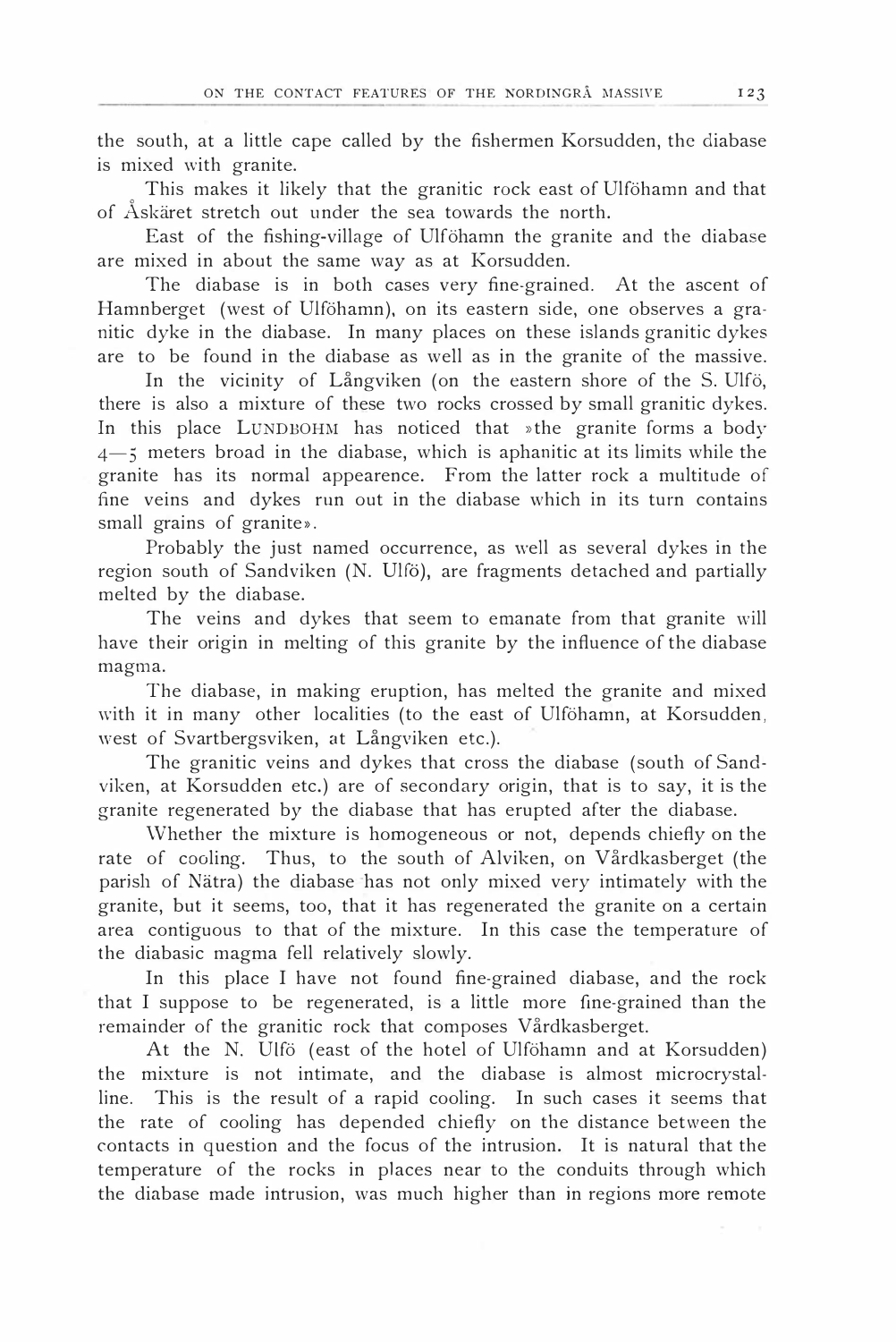from those openings, but that even they were influenced by the diabasic magma.

The mixed rocks of this massive are abnormal, because of the little depth at which the mixture has taken place. Many geologists are of opinion that rocks arising from mixtures are not normal. HARKER calls them hybrids.

This author declares that  $*$ by averaging, e. g. the analyses of a peridotite and a granite, we obtain a result much richer in magnesia and poorer in lime and alumina than any natural intermediate rock».

HARKER [3] supposes consequently, that a mixed rock has a composi· tion that can be calculated by the analyses of the constituents in the state of crystallisation. This seems to be erroneous, since the chemical composition of rocks is not the same in the state of crystallisation as in the magmatic state.

There are many constituents in the magma which are eliminated before the solidification, and there is no doubt that these have influenced the composition of mixed rocks.

Moreover, it is not right to generalize the results obtained in volcanic studies, and in studies of intrusive bodies that have been solidified near the surface, and to apply them on great plutonic massives.

### Some theoretical remarks about the genesis and the classification of the Nordingrå massive.

We have seen that at the western limit of the massive the Archean formation covers the young eruptive as a cap in some parts, in a way comparable with the boundaries of the Ragunda massive. It is very probable that this Archean cap once covered the whole massive and that the denudation has only uneovered its higher part.

If we admit this hypothesis to be true, the consequence would be that the rocks that compose the massive are to be considered as intrusive; but it would be a kind of intrusive difficult to dass because it is not known how it penetrated the old rocks.

The fact that the magma has been crystallized under a cap of rock is common to all intrusives; that is just what is natural to thern.

In this case the intrusion has taken place in Archean crystalline rocks: granites and leptites. This is important for the classification of the intrusive mass, for the form of the same depends, to a large extent, on the physical properties of the invaded rocks and of the magma, and, too, on its living force, but my view of the matter is that of the causes mentioned the first has the greatest influence.

Other analogous intrusive bodies in Fenno-Scandia have been classed as laccoliths. I am, however, convinced that the post-Archean massive of the coast of Ångermanland is not at all of laccolithic character.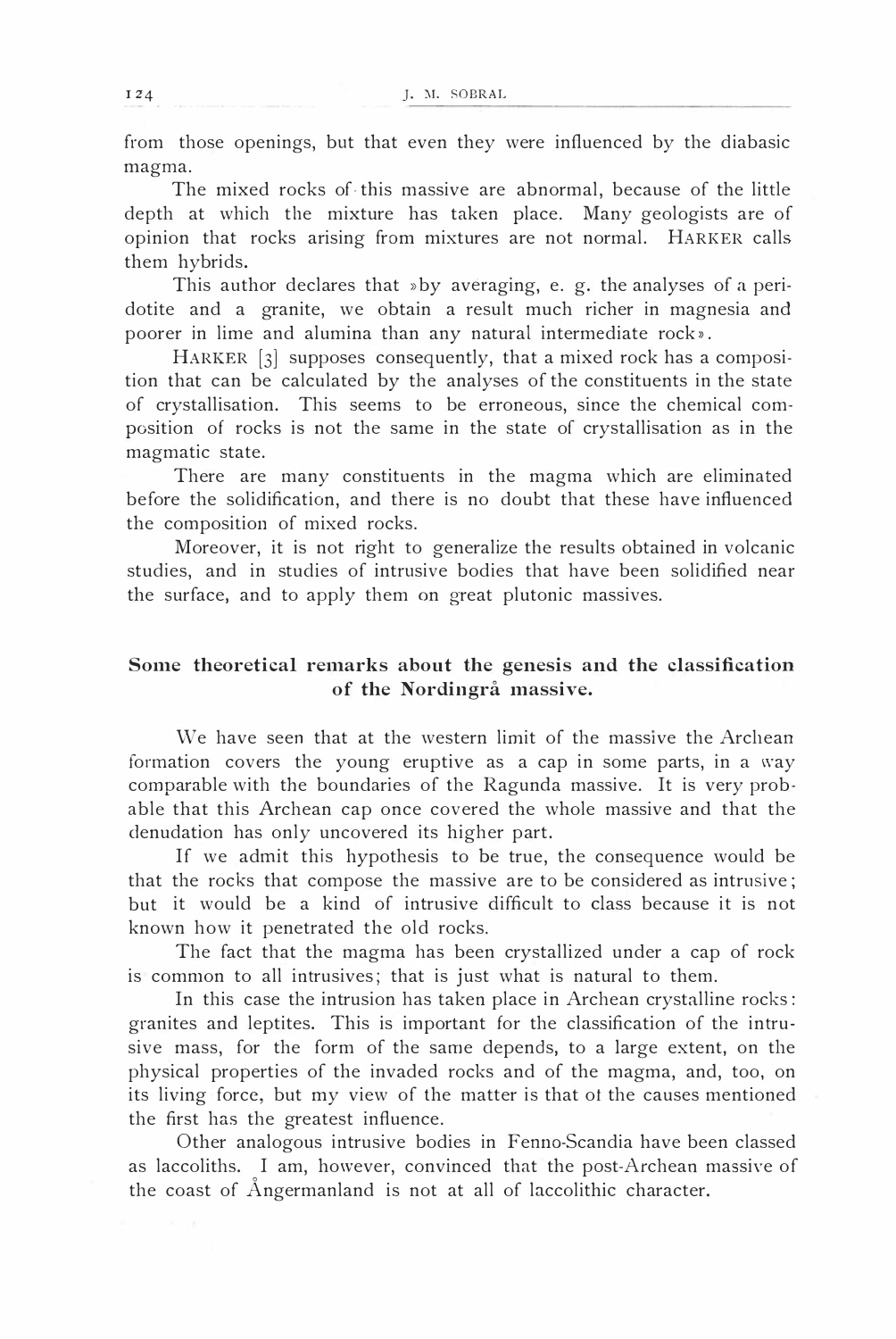The base of a laccolith ought to be the invaded rock, and the laccolith ought to be in communication with the magma at greater depths, by means of rather narrow conduits.

Of this massive we only know the upper part, and it is probable that it is notbing else but a ramification of a very great batholith, from which also the analogous massives in Ragunda, at Rödön and in Finland are Iikely to have originated.

From the works of the Americans GILBERT, CROSS, WEED, PIRSSON, ]AGGAR, and others in the Rocky Mountains, it may be concluded that the laccolith is an intrusive form connected with stratified formations whosc strata are of easy separation.

GILBERT  $[4]$ , in his classical work on the Henry Mountains, says that: »all the determined laccolites are inclosed by soft beds. They have been intruded into the shales, but not the sandstones. They cluster about the Henry's Fork conglomerate, but none of them divide it. This selection of matrix is confined, however, to the laccolites and is not exercised by sheets and dikes».

The formations of shale that contain laccoliths are separated by strata of sandstone of some thickness. Blue Gate shale and Tununk shale are separated by Tununk sandstone; Tununk shale and Fiaming Gorge shale by Henry's Fork conglomerate.

CRoss [5] declares that the igneous masses of the Carriso mountains »are apparently thick sheets rather than laccoliths, and this form is no doubt connected with their occurrence in sandstones in the Trias and Jura».

PIRSSON [6] says that »the base of the Mesozoic is not only a horizon in which laccoliths occur, but to a very large extent one in which intrusive sheets are also found. This is weil illustrated around the outer flanks of the Elk Peak dome, where not only do sheets occur, but these swell out, in places, into thick lenticular masses, which might weil be classed as small subordinate laccoliths. It is very clear that these horizons have been selected by the ascending and invading magmas because of their fissile character and ready penetrability.

It is in such shaly horizons that the vast majority of intruded sheets occur, not only here, but in other localities as weil, and an intruded sheet is the first (and necessary) stage of a laccolith».

Besides, it is to be noticed that in the regions where the sedimentary formations have been subjected to considerable tectonic movements the laccoliths lose their symmetry and tend to form irregular bodies which are not laccoliths.

Consequently, the laccoliths are the ordinary intrusive forms in sedimentary formations whose strata are banked or have a distinct layer structure and have not been subjected to considerable movements of folding.

In the same class of formations, when they are not of distinctly stratified or when the formations have been subjected to folding, the magma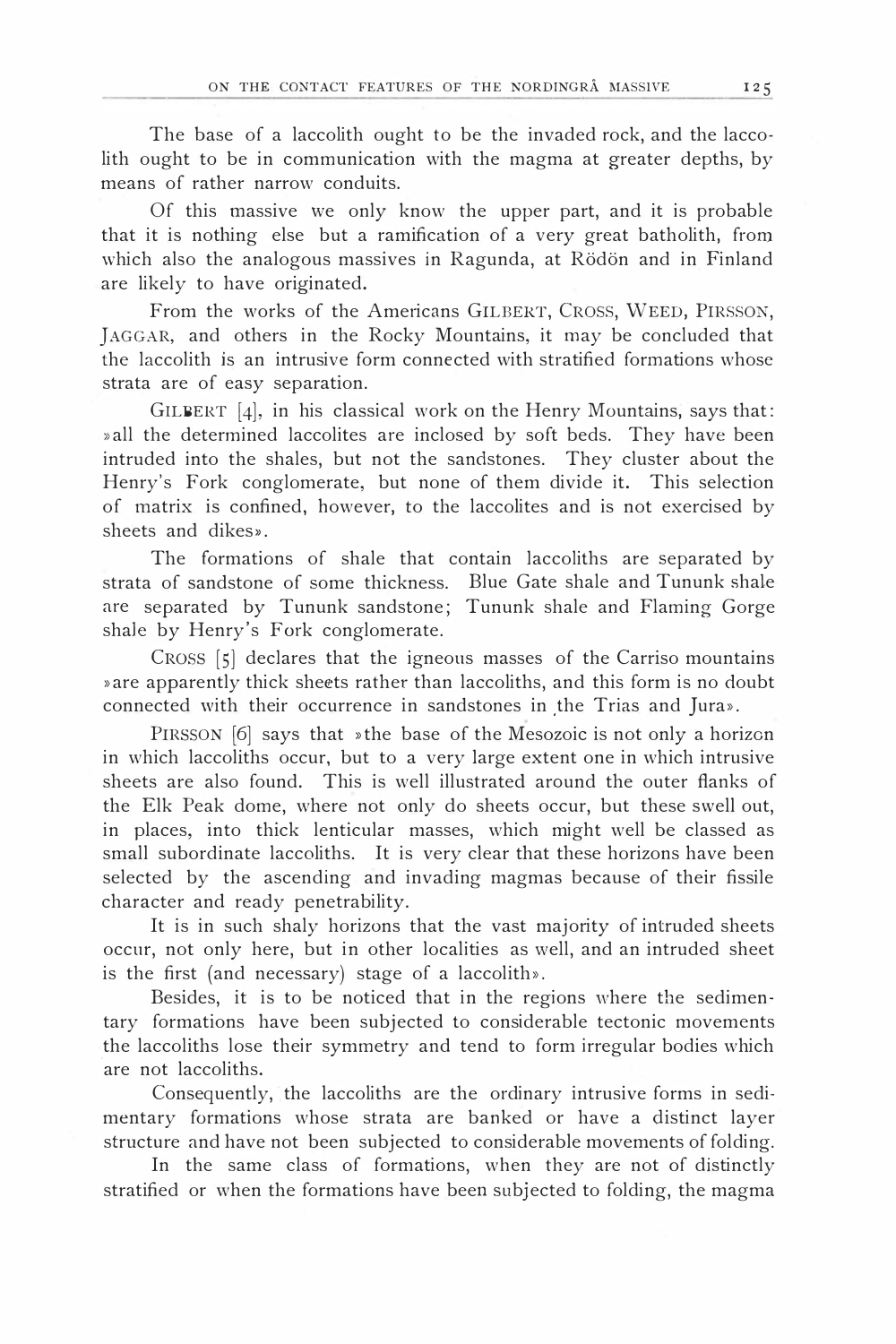finds a more easy way in other directions, giving rise to the formation of Stocks and other intrusives e. g. Chonoliths.

Many intrusives classed as »irregular laccoliths» and as »asymmetrical laccoliths» are not laccoliths hut probably chonoliths, as DALY has noticed.

DALY [7] defines the chonolith as an igneous body injected into dislocated rock of any kind, stratified or not; of shape and relations irregular, in the sense that they are not those of a true dyke, vein, sheet, laccolith, bysmalith or neck; and composed of magma either passively squeezed into a subterrancan orogenie chamber or actively forcing apart the country rocks.

For these reasons, and taking the nature of the invaded rocks into consideration, I am of the opinion that the massive of the coast of Ånger manland may be of chonolithic character, hut most probably it is batholithic.

It is possible that previous to the formation of the post-Archean massives a batholith of great extent, which  $-$  in order to fix ideas  $-$  I call principal, has been formed at a great depth under a part of the northern region of Fenno-Scandia.

I am inclined to think that the magma of this batholith was gabbroid. At the formation of this batholith, the part of the earth crust that covered it may have been subjected to dislocations, which, in eausing the breaking of the rocks at certain weak points, gave birth to openings that got enlarged gradually. Thus it is easy to conceive, that tangential dislocations in a certain direction can cause an aperture more or less perpendicular to that direction.

At the same time as the aperture of the rocks has arisen, the gabbro may have erupted, filling the cavity and forming a subordinate batholith.

The gabbroid magma, being at a very high temperature, has melted the invaded formation in the inferior parts of the cavity.

I believe that the country rocks were granites and, because of their great depth, they had probably a high temperature already before the intrusion of the gabbro.

It seems to me that the melting of the country rocks was hydrotermical.

If we suppose an interruption of the tangential dislocations, in the inferior parts of the subordinate laccolith, the gabbro would be surrounded by an envelope of regenerated granitic magma. At the contacts, mixtures would arise, and the granitic magma, on account of its lover sp. gr. would always tend to rise to levels superior to those occupied by the gabbro.

The movements of dislocation have continued to enlarge the volume of the cavity, and then the regenerated magma has erupted, filling it. The zone of mixtures between the two magmas has attained considerable extension at great depths, gradually getting smaller towards the top of the eruptive.

For these reasons and since, according to my supposition, the respective magmas have had different origins, this igneous body, which ori-

-------------------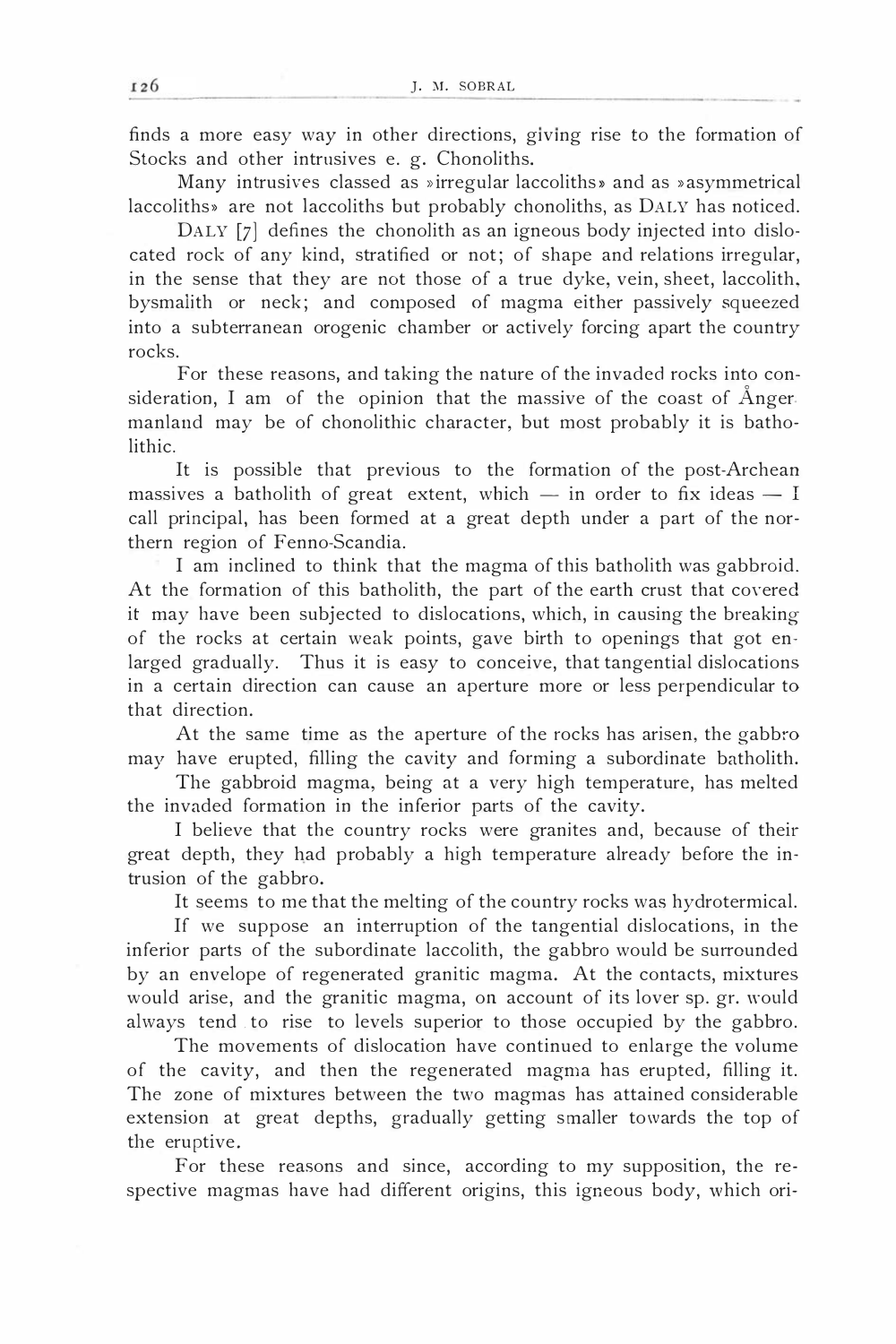ginates from a batholith of great dimensions and is composed of materials intruded during more than two periods of intrusion, may beclassed as <sup>a</sup> separate subordinate composite batholith  $[7]$ .

As a consequence of the phenomenon of melting I consider it as probable that the magmas of this massive have been solidified in subjacent conditions.

That means that the cavity where these magmas have been solidified owes its origin, not only to tangential movements, hut also to the fact that, in the inferior parts, the cavity got enlarged by the melting of the country rocks, eaused by the gabbro.

In 1906 DALY [8] expressed the opinion of »a cooling earth superficially composed of a relatively thin crust overlying a fluid gabbroid substratum of unknown thickness».

In 1909, RAMSAV [9] writes in his text-book of geology that »the superior strata of magma may afterwards have solified and come to belong to the crust of the earth, while, next inferior to it, gabbroid and peridotitic masses have remained in a fluid state».

My hypothesis of a great batholith of gabbroid magma does not imply the supposition that the magmasphere is gabbroid, even in its superior regions.

These are regions of assimilation, and as the lithosphere, in consequence of its proper genesis is of heterogeneous composition, it is impossible that they are gabbroid.

For this to have been the case, it would have been necessary that the parts of the lithosphere assimilated by the magmasphere, should also been gabbroid.

In the massive in question we find, that first a gabbroid magma erupts and that a granitic one follows afterwards. After the deposition of the Jotnian Sandstone something analogous takes place: first appears the olivine diabase, and then a granitic magma.

The succession of eruptions observed by BRöGGER is first a basic magma, afterwards more and more acid, and finally once more basic.

To make our case in accord with the observations of BRöGGER would need that last basic eruption.

It is not at all impossible that the dykes of a basic rock that cross the granite at the Ulf-islands belong to an eruption posterior to the diabasic one. But I think that even if that should be so in this case, this fact would not give any support to a generalization of the succession of eruptions given by BRöGGER. Il is sufficient to run through what is written on the petrology of different regions, to see their discordance from such a theory of the succession of eruptions.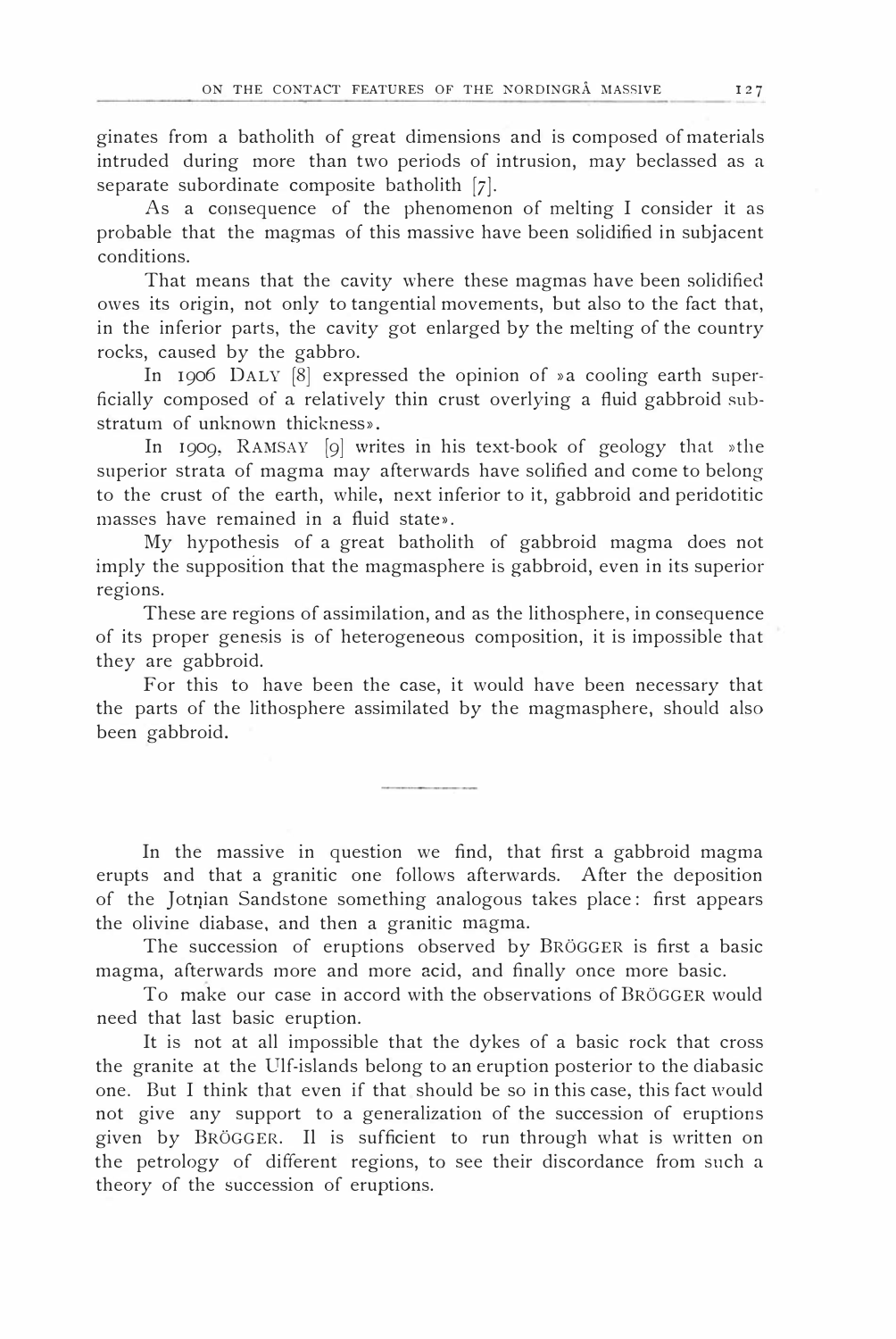IDDINGS finds that »the general succession is from a rock of average composition through less silicious and more silicious ones to rocks extremely low in silica, and others extremely high in silica that is, the series commences with a mean and ends with extremes». This law, says IDDINGS, is very widely applicable.

And finally MICHEL LÉVY, basing his opinion upon observations made on the Plateau central of France, remarks that the succession of eruptions in that country is in complete discordance from the ideas expressed by BRöGGER and lDDINGS.

This is the result when quoting only three eminent geologists.

It is easy to imagine, especially when it is not a question about phenomena of differentiation, that the succession of eruptions varies according to circumstances, and that it may be sometimes a basic magma, sometimes a magma of intermediate composition, and sometimes an acid magma that make the first eruption.

#### Literature referred to in this paper.

- 1. HJ. LUNDBOHM: Berggrunden inom Vesternorrlands län. Sveriges Geol. Undersökn., Ser. C., N:o 177. Stockholm 1899·
- 2. A. G. HöGBO�!: The igneous rocks of Ragunda, Alnö, Rödö, and Nordingrå. Geol. För. Förhand!. B:d 31. Maj 1909.
- 3. A. HARKER: The natural history of igneous rocks. London 1909. p. 335.
- 4. G. K. GILBERT: Report on the geology of the Henry Mountains. Second edition r88o. P· sS.
- 5. W. Cross: The laccolitic Mountain groups of Colorado, Utah, and Arizona. U. S. G. S. 1892-93. p. 211.
- 6. W. H. WEED and L. V. PIRSSON: Geology and Mineral resources of the Judith Mountains of Montana; U. S. G. S. 1896-97· p. 579·
- 7. R. A. Daly: The classification of igneous intrusive bodies. The Journal of Geology. I). 1905. Chicago. p. 499·
- 8.  $\leftarrow$   $\leftarrow$  Abyssal igneous injection as a causal condition and as an effect of mountainbuilding. American Journal of Science. Ser. 4. 1906.
- 9. W. RAMSAY: Geologins Grunder. Helsingfors 1909.